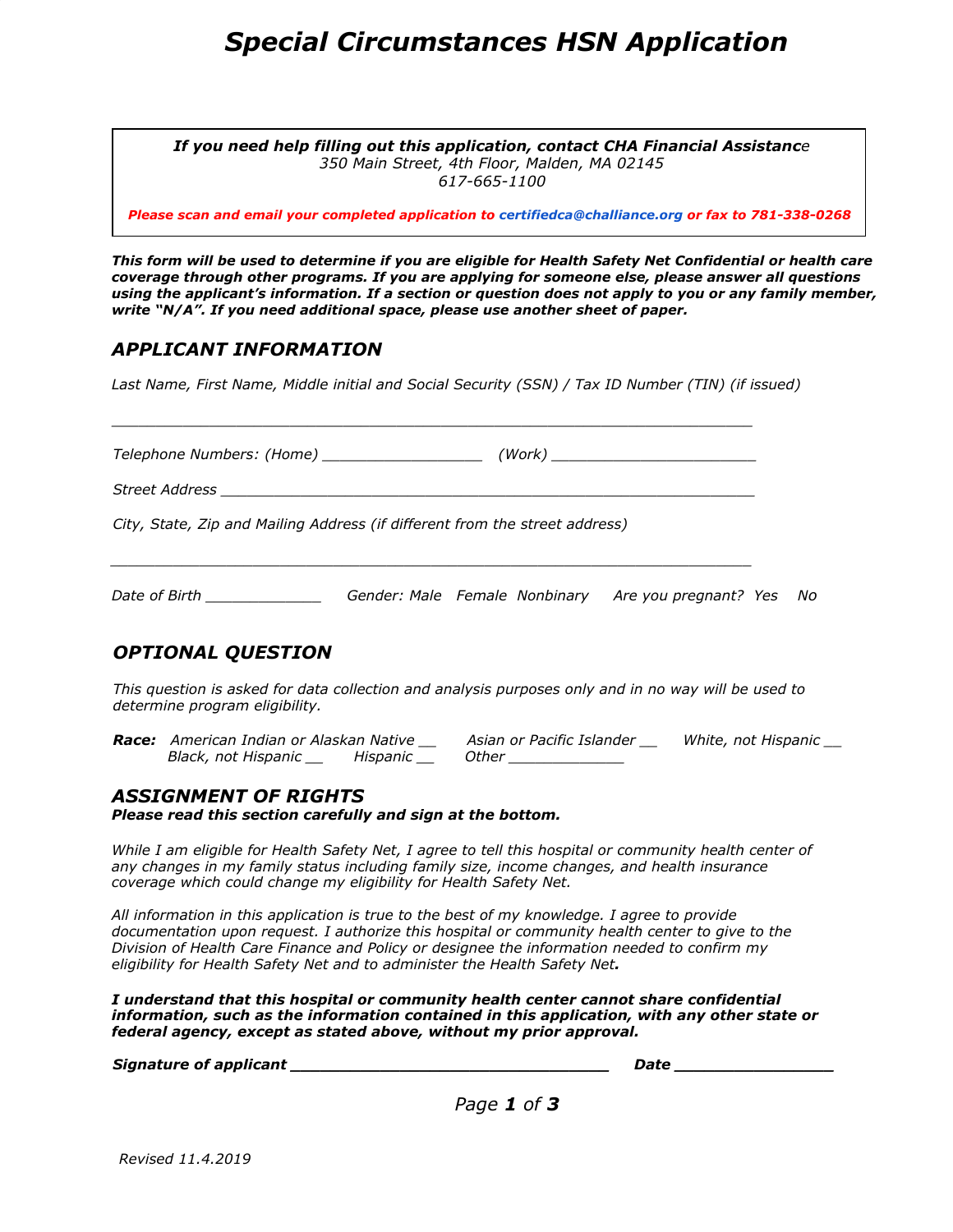# *Special Circumstances HSN Application*

### *Standard Affidavit for Residency Documentation*

*Date \_\_\_\_\_\_\_\_\_\_\_\_\_\_\_\_\_\_\_\_\_\_\_\_\_\_*

*I,\_\_\_\_\_\_\_\_\_\_\_\_\_\_\_\_\_\_\_\_\_\_\_\_\_\_\_\_\_\_\_\_\_\_\_\_\_\_\_\_\_\_\_\_\_\_\_\_\_ certify that:*

*(Applicant Name)*

*1) \_\_\_ I am a resident of Massachusetts*

*2) \_\_\_ I have lived in Massachusetts since I received health care services at this facility.*

*3) \_\_\_ I have no residency status in another state or country.*

*4) \_\_\_ I intend to remain in Massachusetts indefinitely.*

*5) \_\_\_ I have not moved to Massachusetts for the sole purpose of receiving health care benefits.*

*I am currently living at \_\_\_\_\_\_\_\_\_\_\_\_\_\_\_\_\_\_\_\_\_\_\_\_\_\_\_\_\_\_\_\_\_\_\_\_\_\_\_\_\_\_\_\_\_\_\_\_\_\_\_\_\_\_*

 *(Address)*

*I do not have documentation that I am living at this address because:*

*I verify that the above statement is true and correct:*

*\_\_\_\_\_\_\_\_\_\_\_\_\_\_\_\_\_\_\_\_\_\_\_\_\_\_\_\_\_\_\_\_\_\_\_\_\_\_\_\_\_\_\_\_\_\_\_\_*

*(Signature)*

*\*If this affidavit was not provided by the applicant, please explain why:*

*\_\_\_\_\_\_\_\_\_\_\_\_\_\_\_\_\_\_\_\_\_\_\_\_\_\_\_\_\_\_\_\_\_\_\_\_\_\_\_\_\_\_\_\_\_\_\_\_\_\_\_\_\_\_\_\_\_\_*

*\_\_\_\_\_\_\_\_\_\_\_\_\_\_\_\_\_\_\_\_\_\_\_\_\_\_\_\_\_\_\_\_\_\_\_\_\_\_\_\_\_\_\_\_\_\_\_\_\_\_\_\_\_\_\_\_\_\_*

*\_\_\_\_\_\_\_\_\_\_\_\_\_\_\_\_\_\_\_\_\_\_\_\_\_\_\_\_\_\_\_\_\_\_\_\_\_\_\_\_\_\_\_\_\_\_\_\_\_\_\_\_\_\_\_\_\_\_\_\_\_\_\_\_*

*Affidavit provided by:*

*\_\_\_\_\_\_\_\_\_\_\_\_\_\_\_\_\_\_\_\_\_\_\_\_\_\_\_\_\_\_\_\_\_\_\_\_\_\_\_\_\_\_\_\_\_\_\_\_\_\_\_\_\_\_\_\_ (Name)*

*Relationship to applicant: \_\_\_\_\_\_\_\_\_\_\_\_\_\_\_\_\_\_\_\_\_\_\_\_\_\_\_*